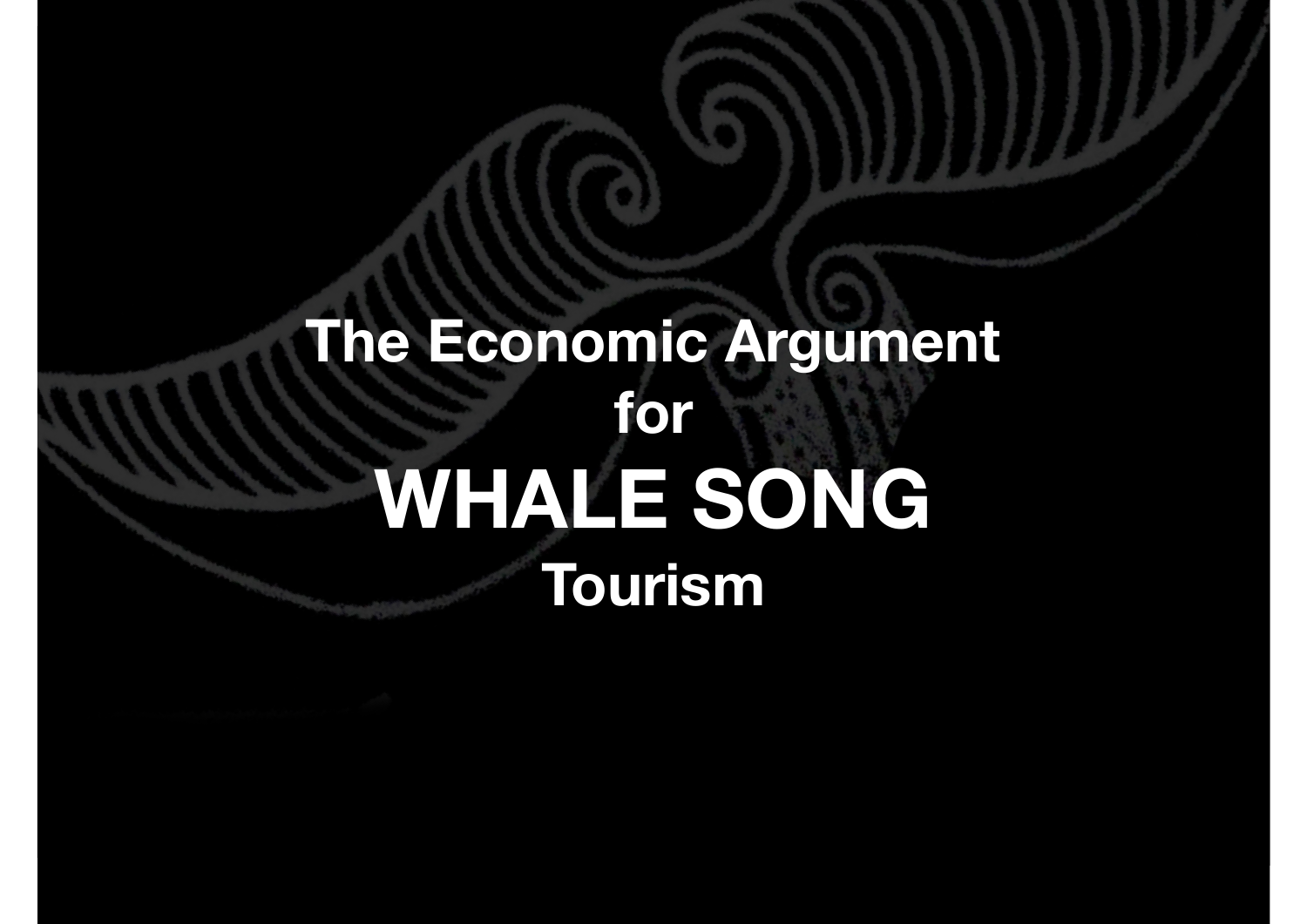## In the last 12 months 3.7 million

international visitors came to New Zealand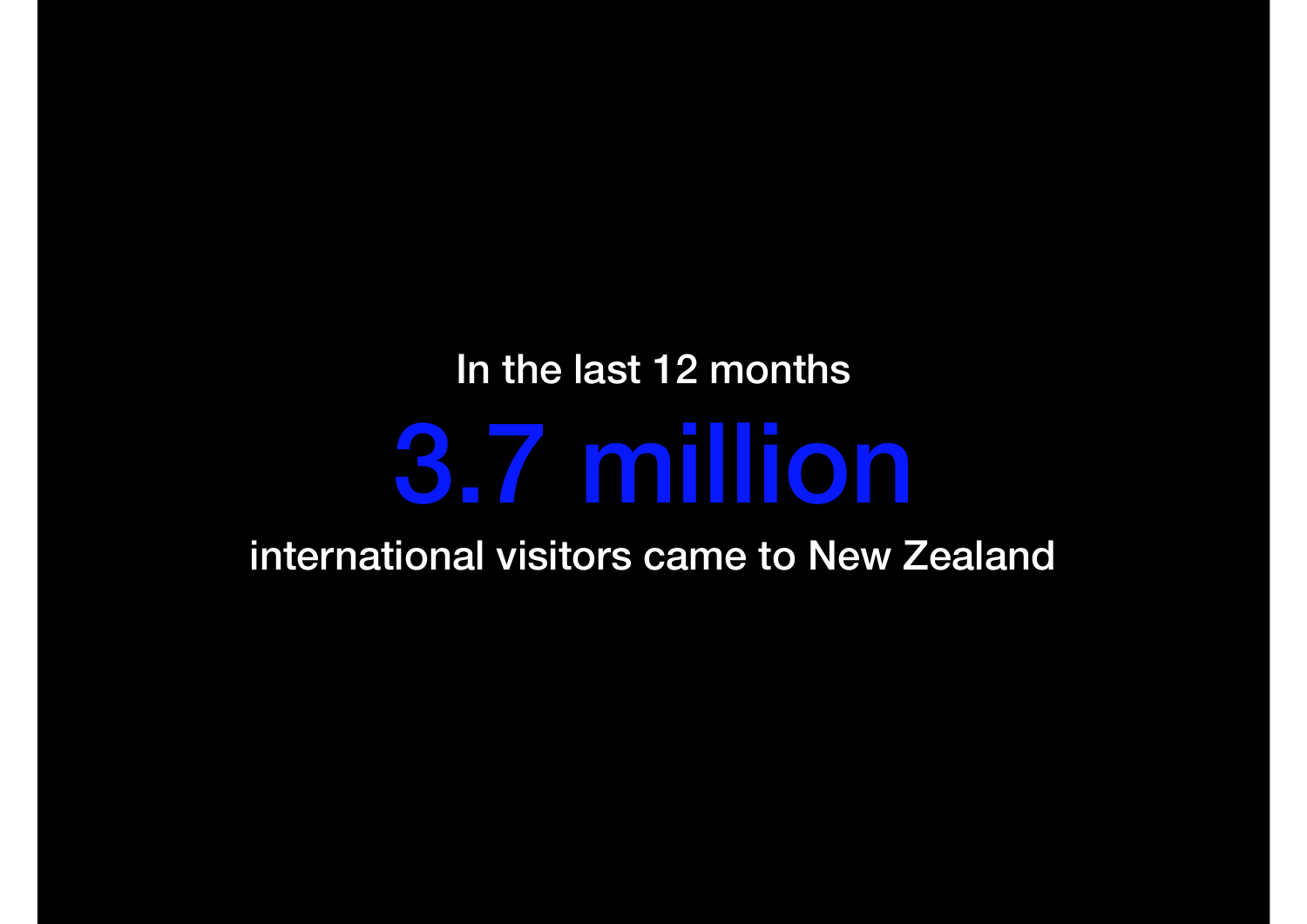#### In the last 12 months The international visitor market grew by

#### from the previous year,

8%

## An increase of 270,461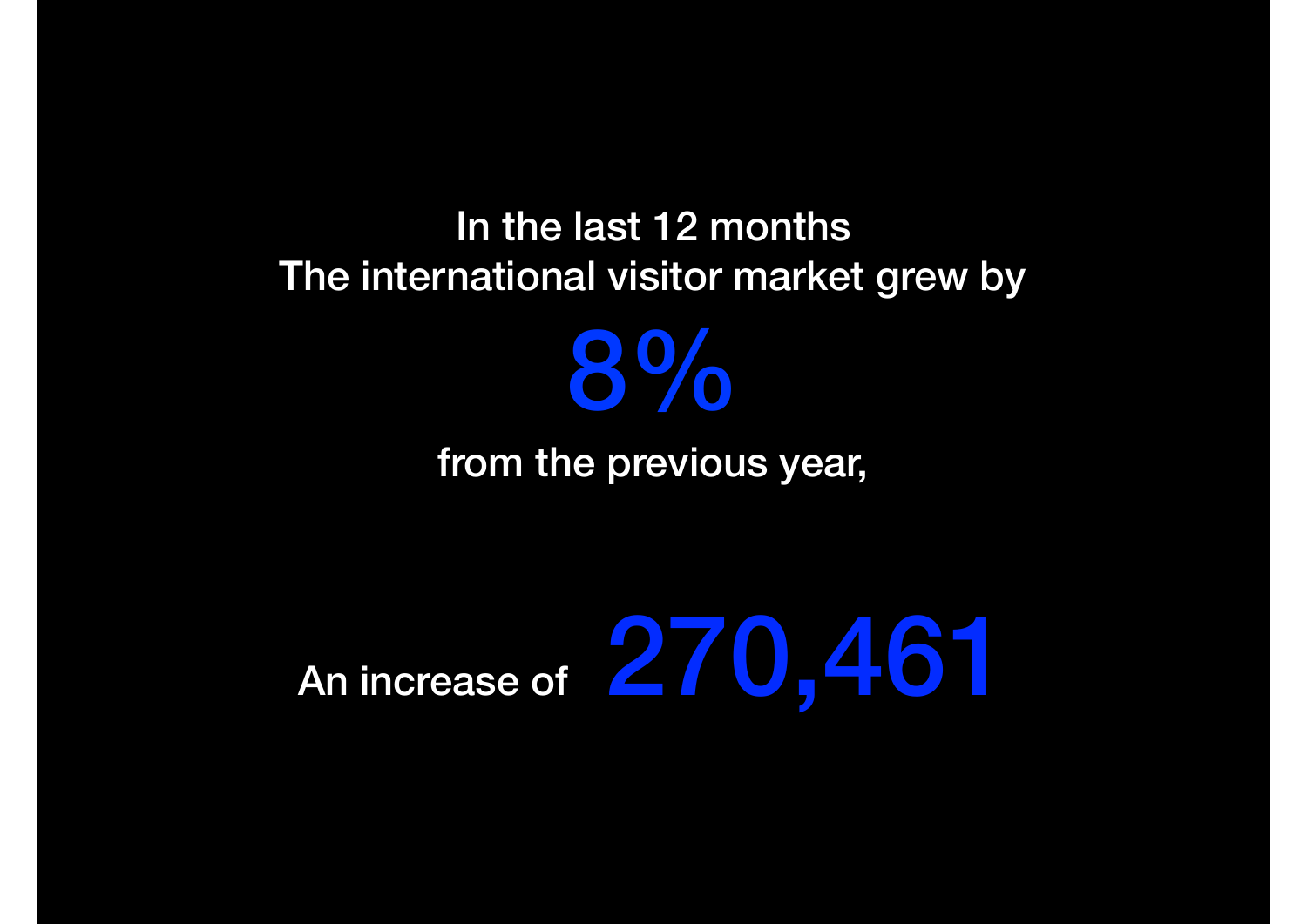## Of  $3,700,00$  visitors to New Zealand

#### **Just**

# 111,000 came to Kapiti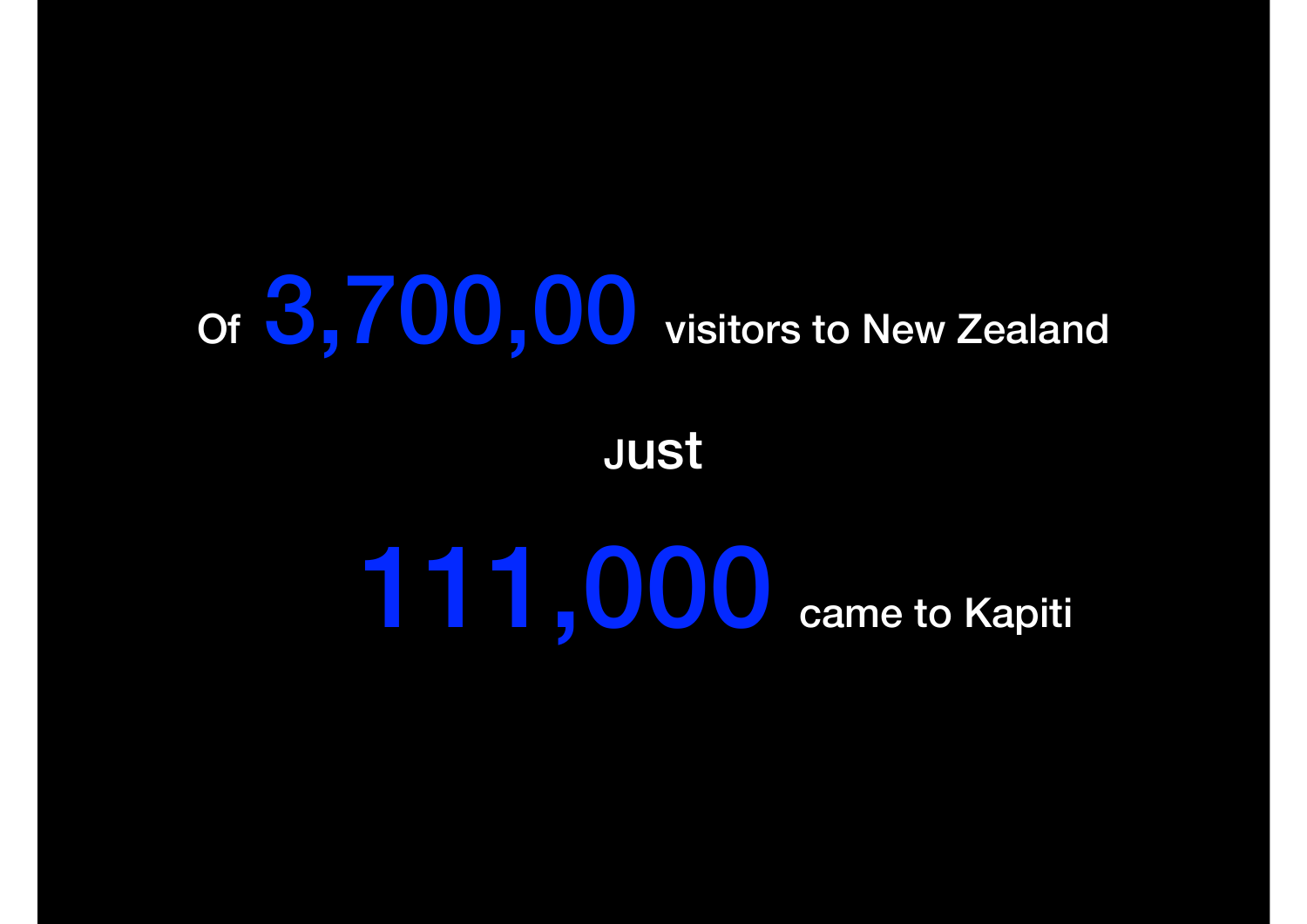### **So, Just 0.3% of all visitors of New Zealand visit Kapiti**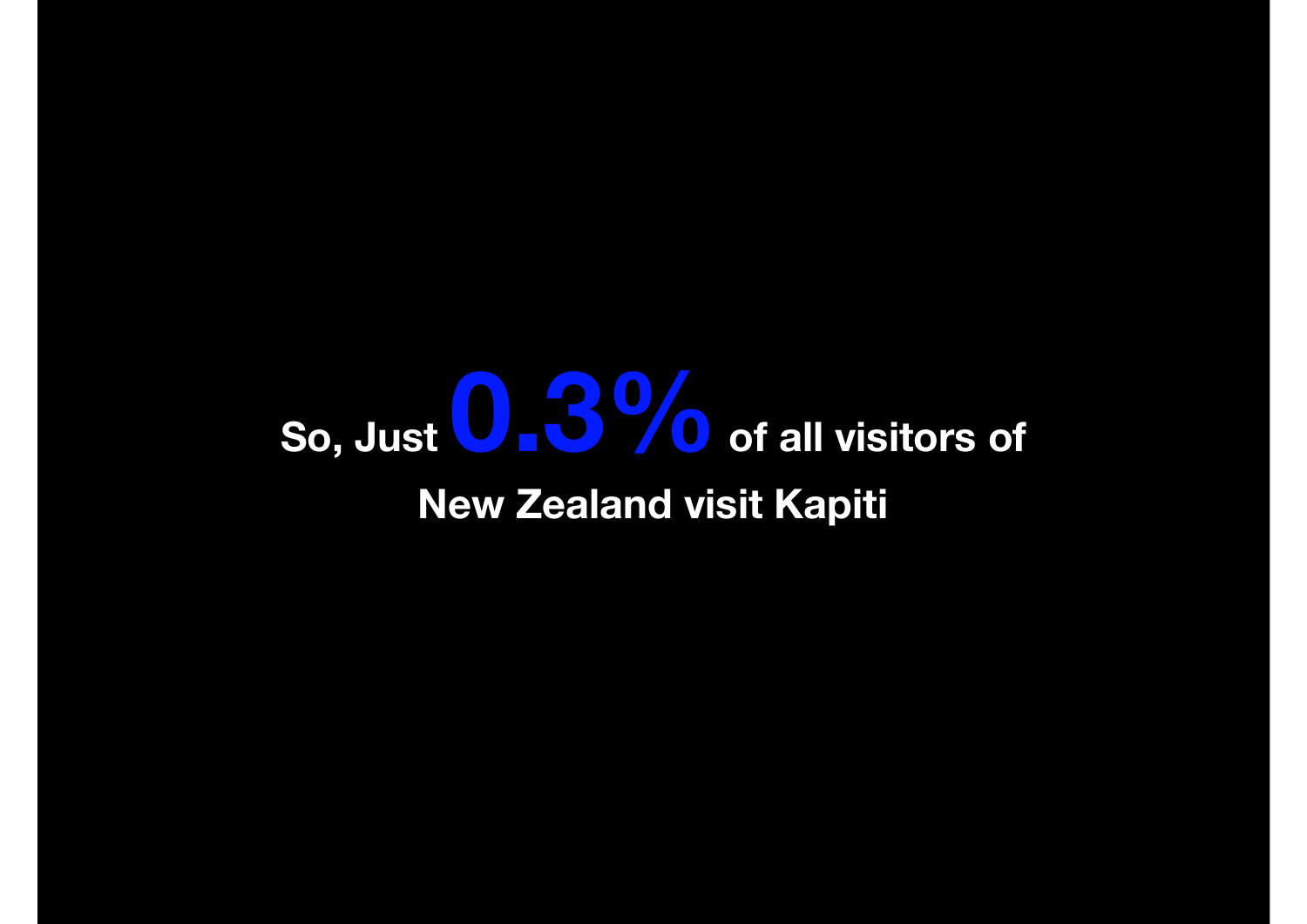Tourism contributes

# \$14.5 billion to

New Zealand exports (6% of GDP)

Accounting for 21 % of total export earnings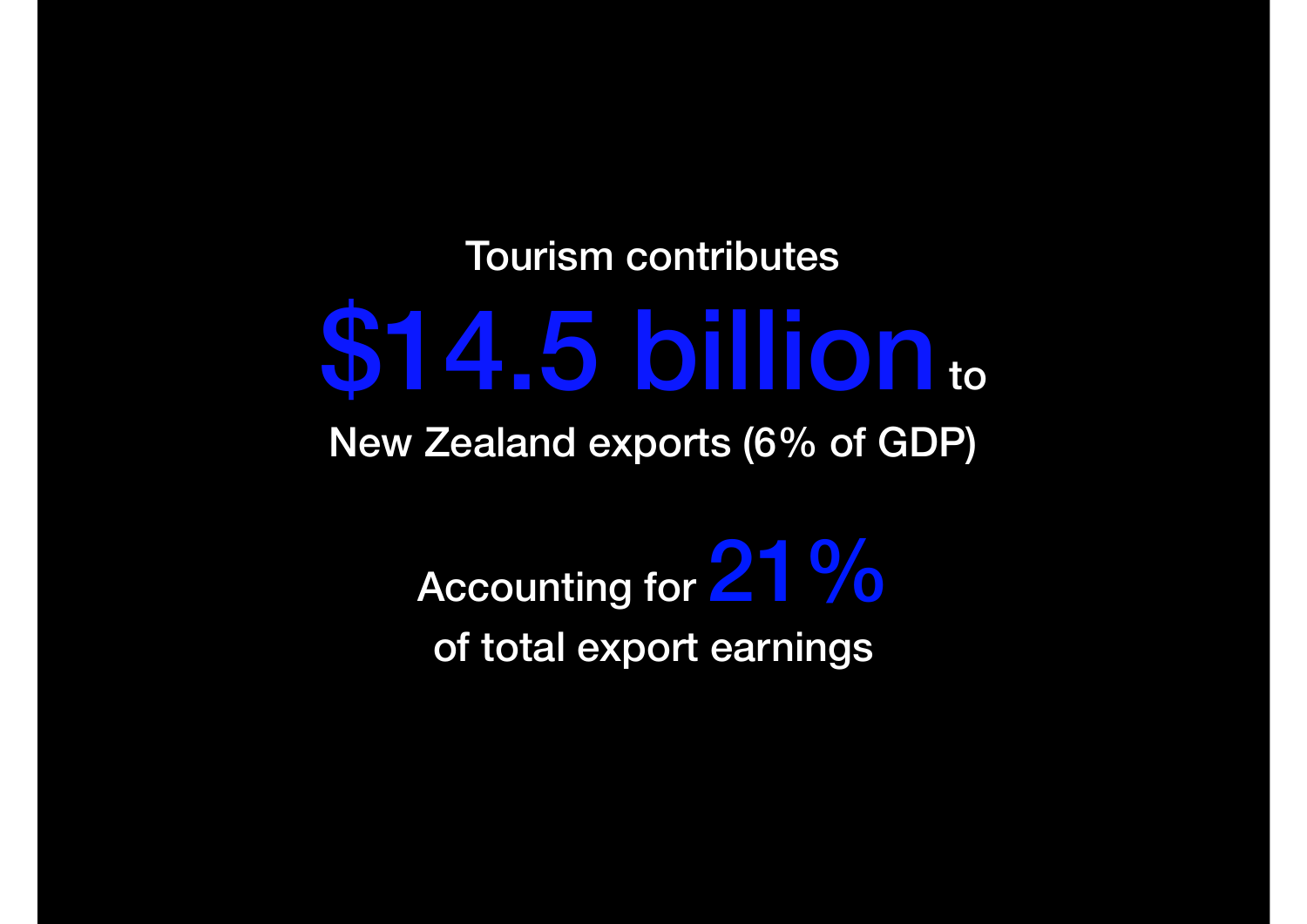# Domestic visitors account for 600%

of tourism expenditure in New Zealand

## International visitors  $40\%$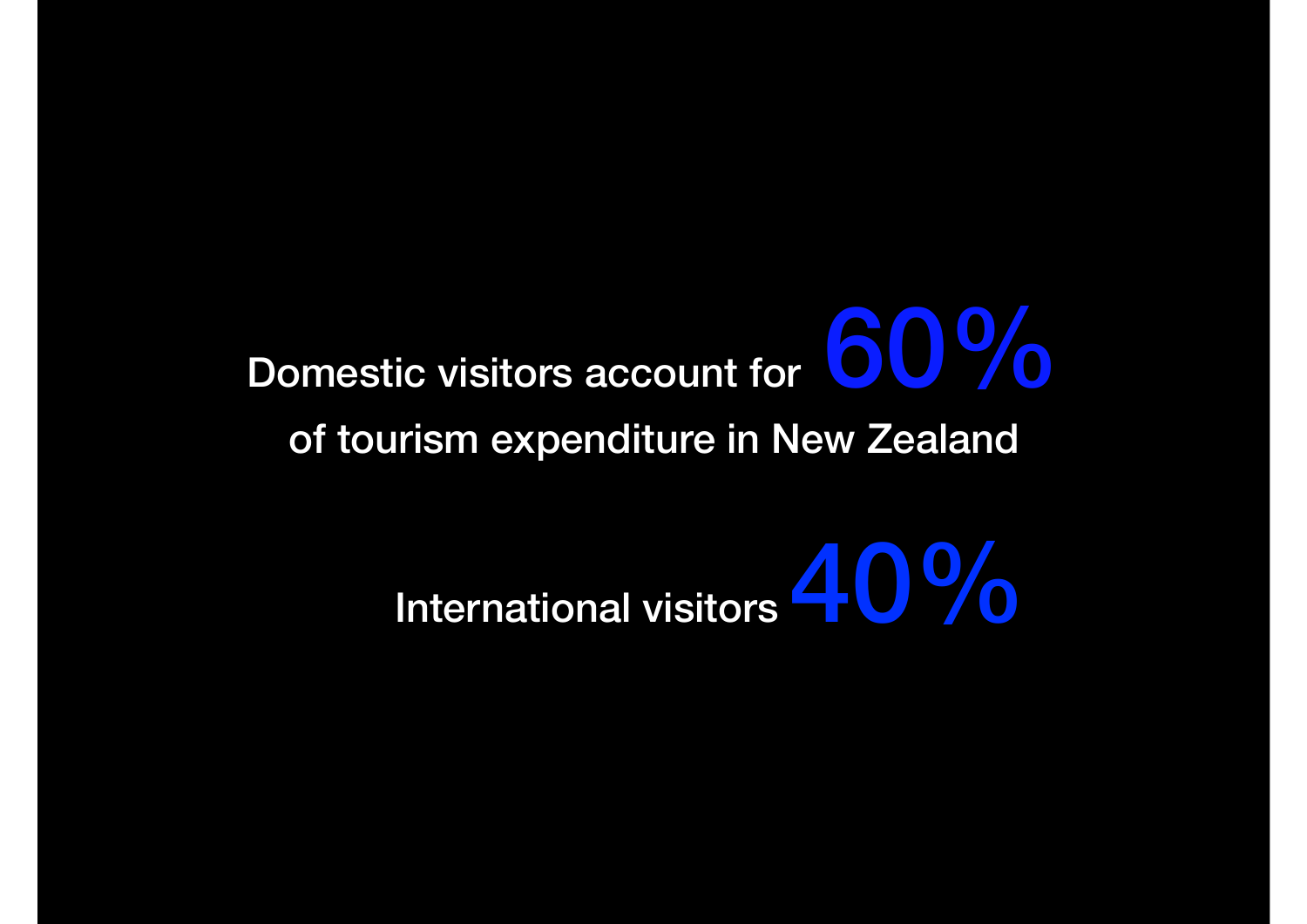In the last 12 months domestic tourists made



overnight trips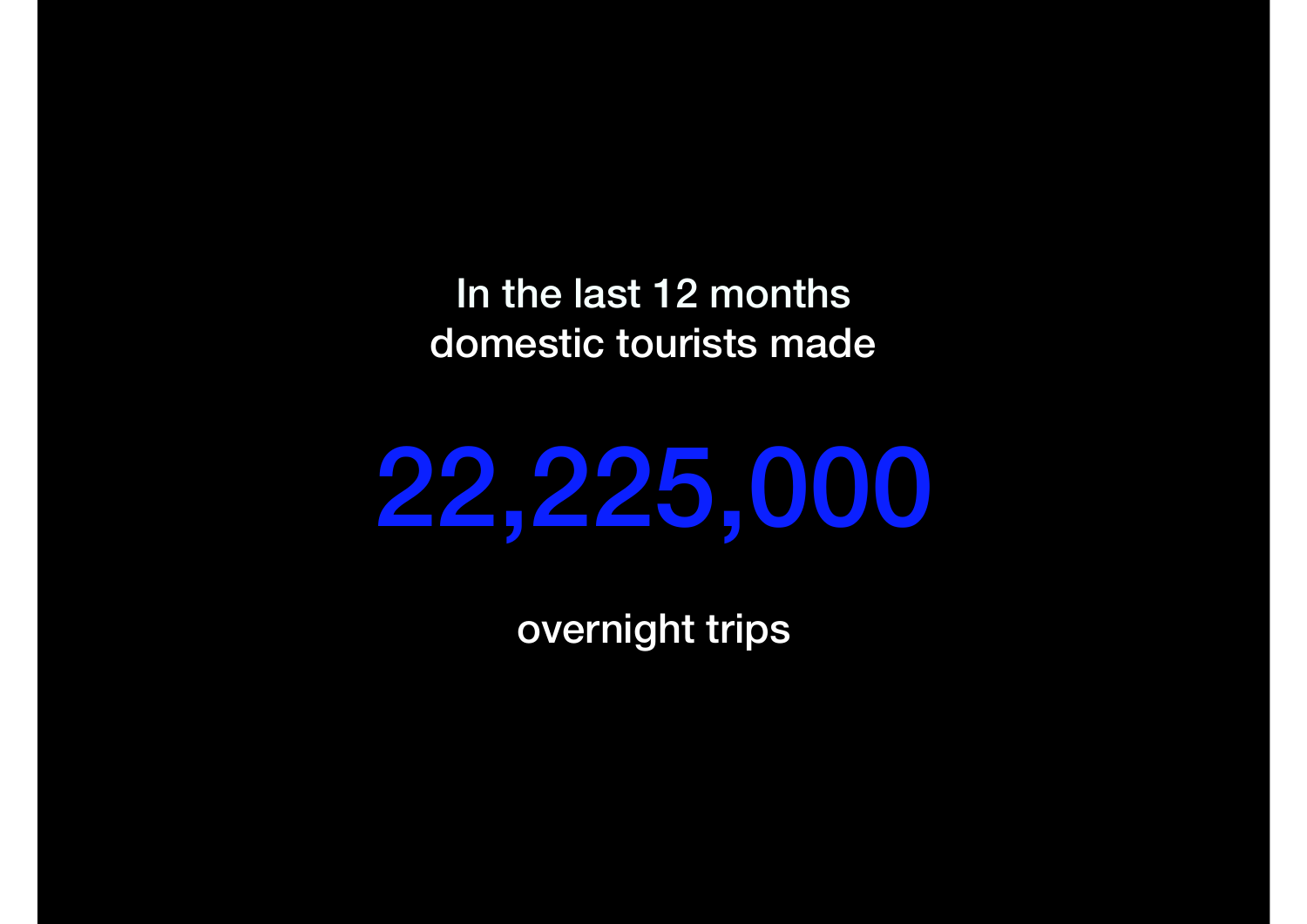## Just 154,286 of them

were to Kapiti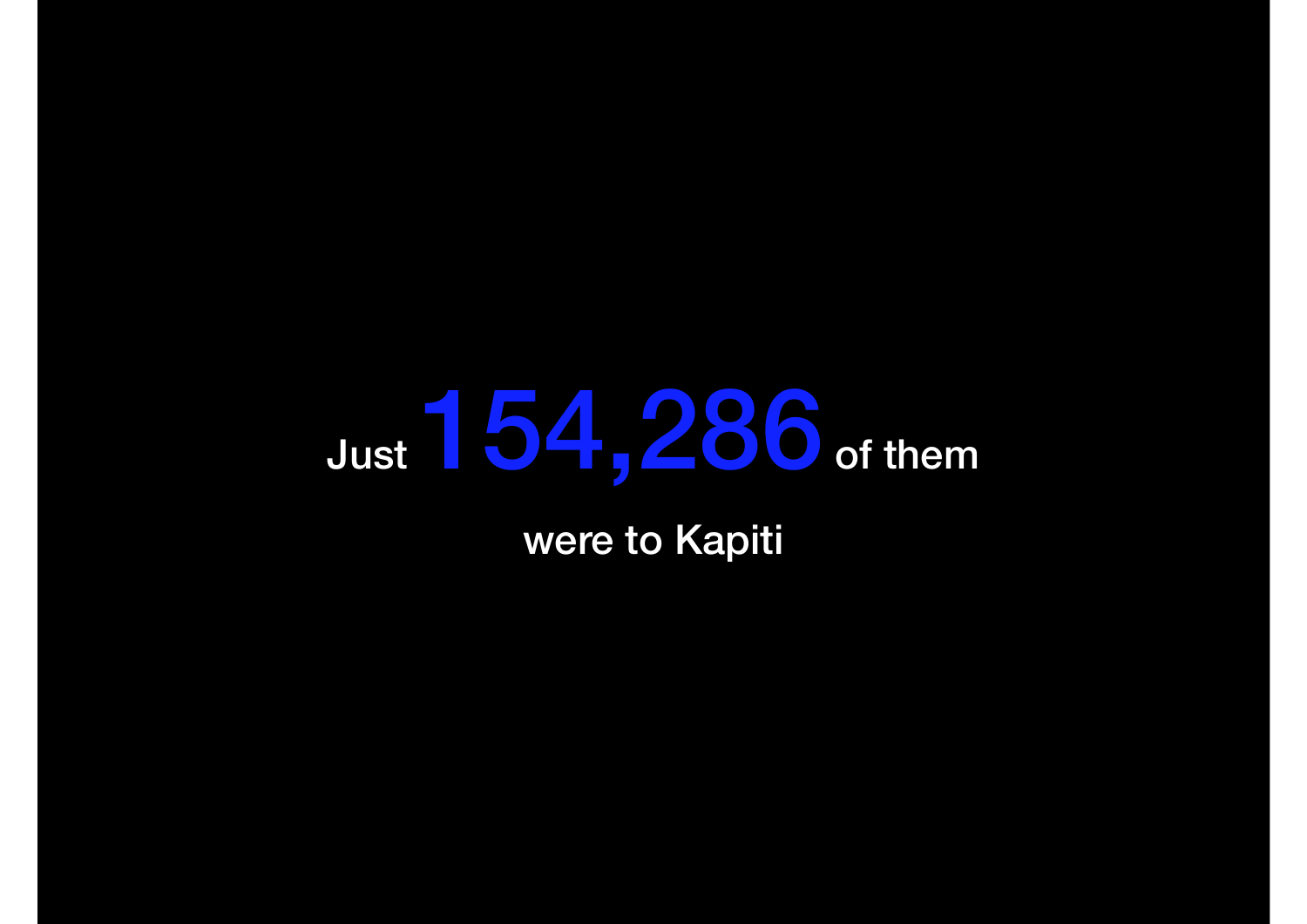In the last 12 months

Total tourism expenditure for the Kapiti district year ending October 2017 was

\$172 million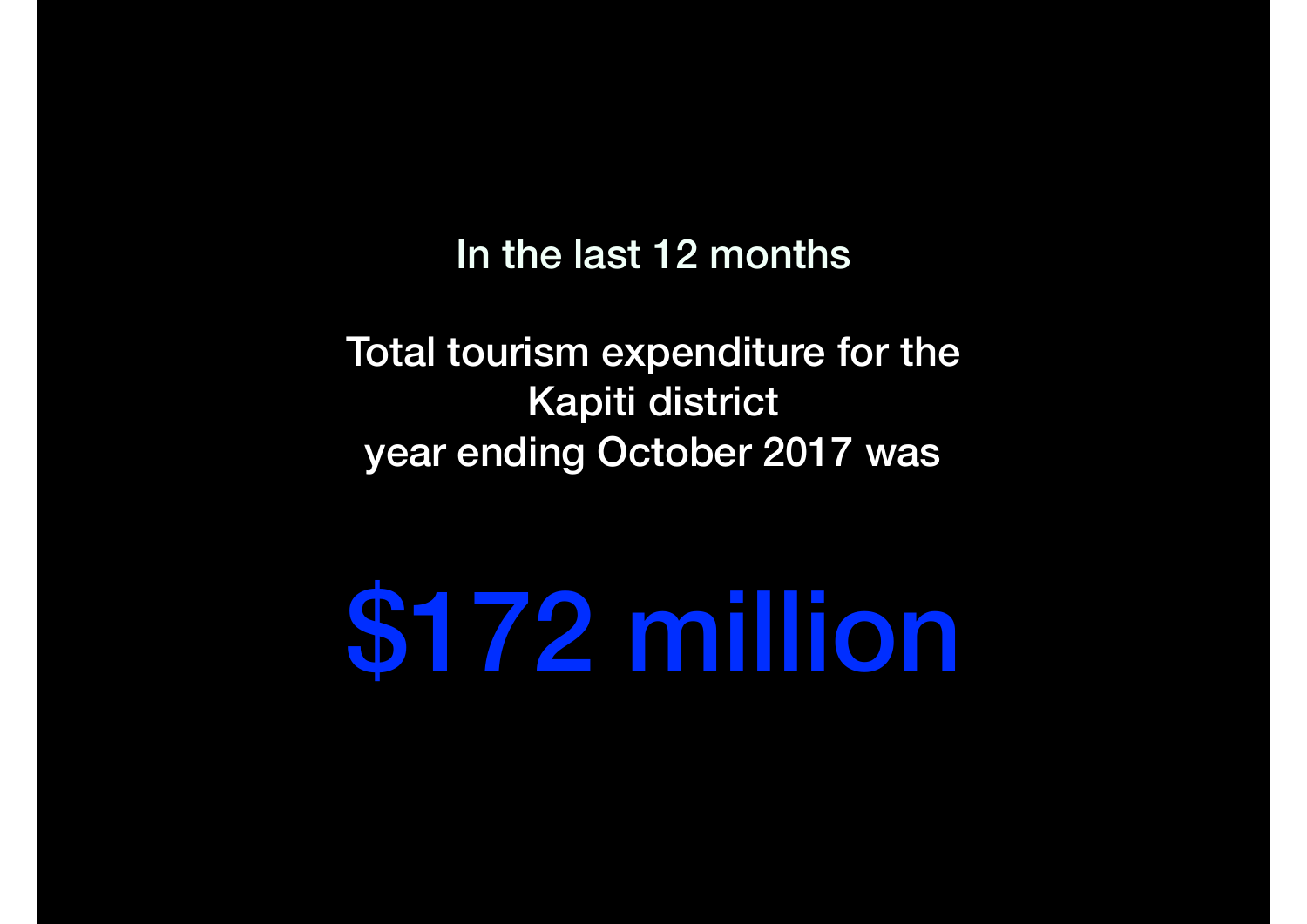# **\$136 million** Domestic visitors

# **\$36 million** International visitors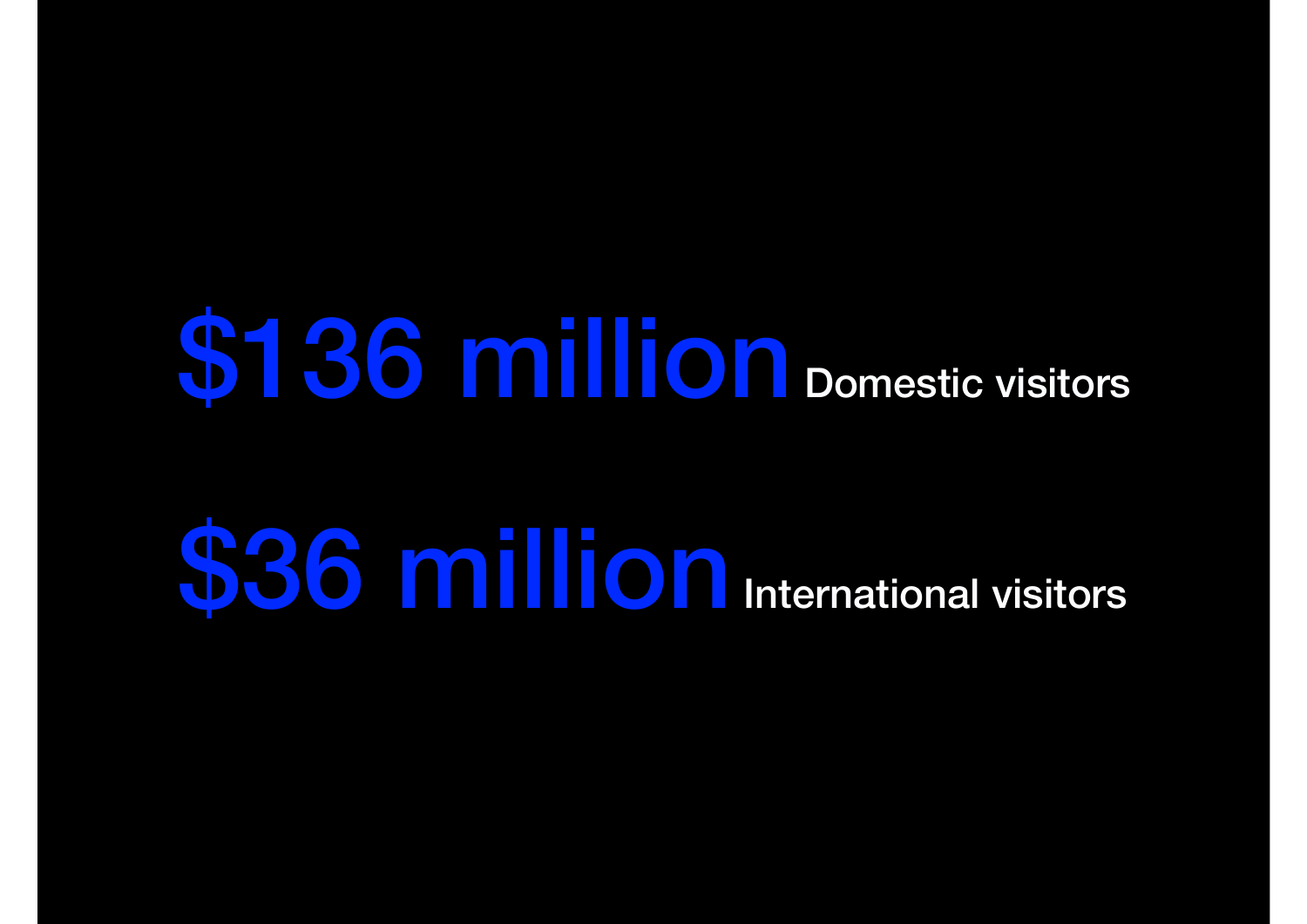## **\$172 million** from a national total of \$14.5 billion

## **1.2%** of the total for New Zealand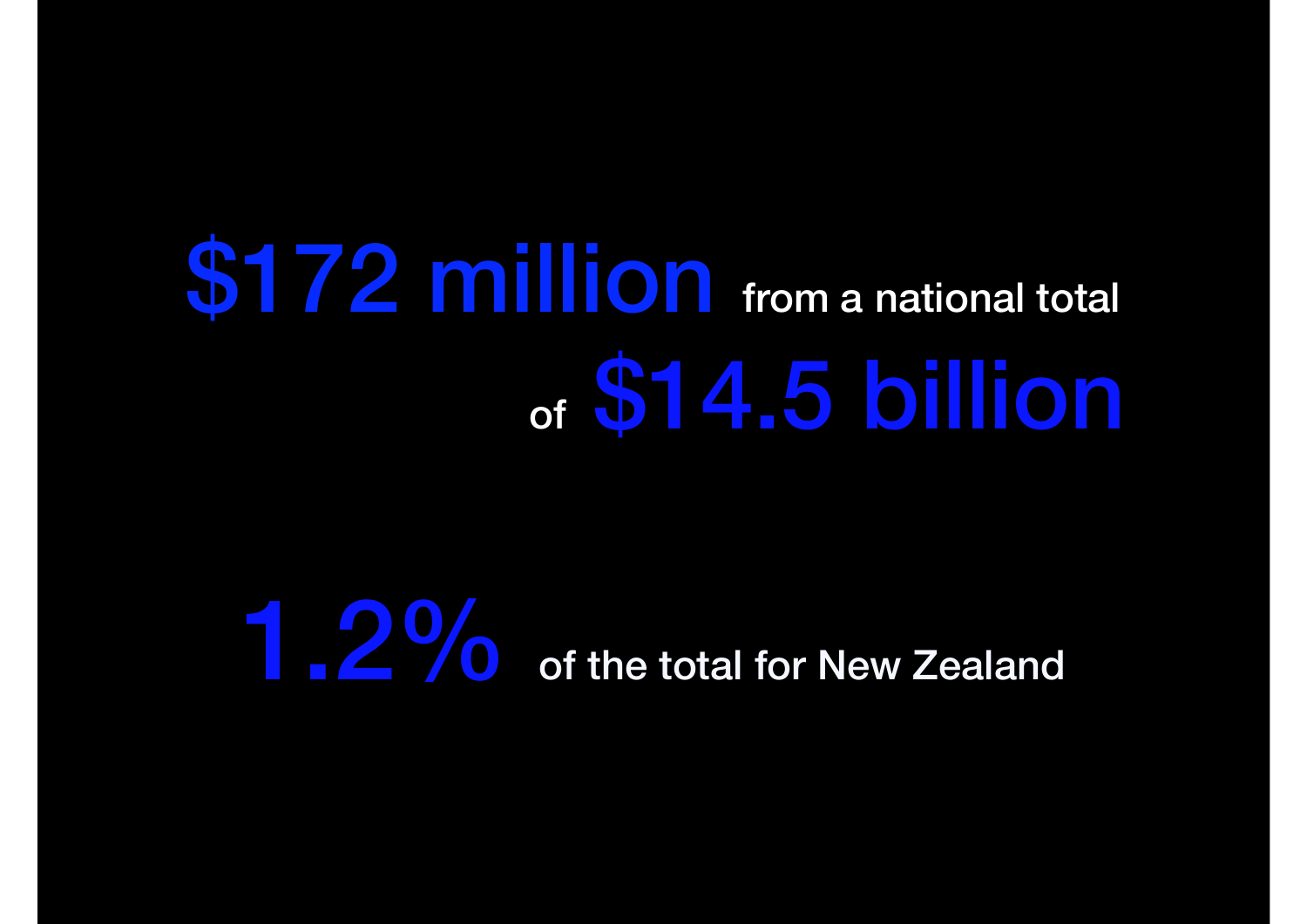Tourism directly employs

231,000 New Zealanders

or 8 % of the workforce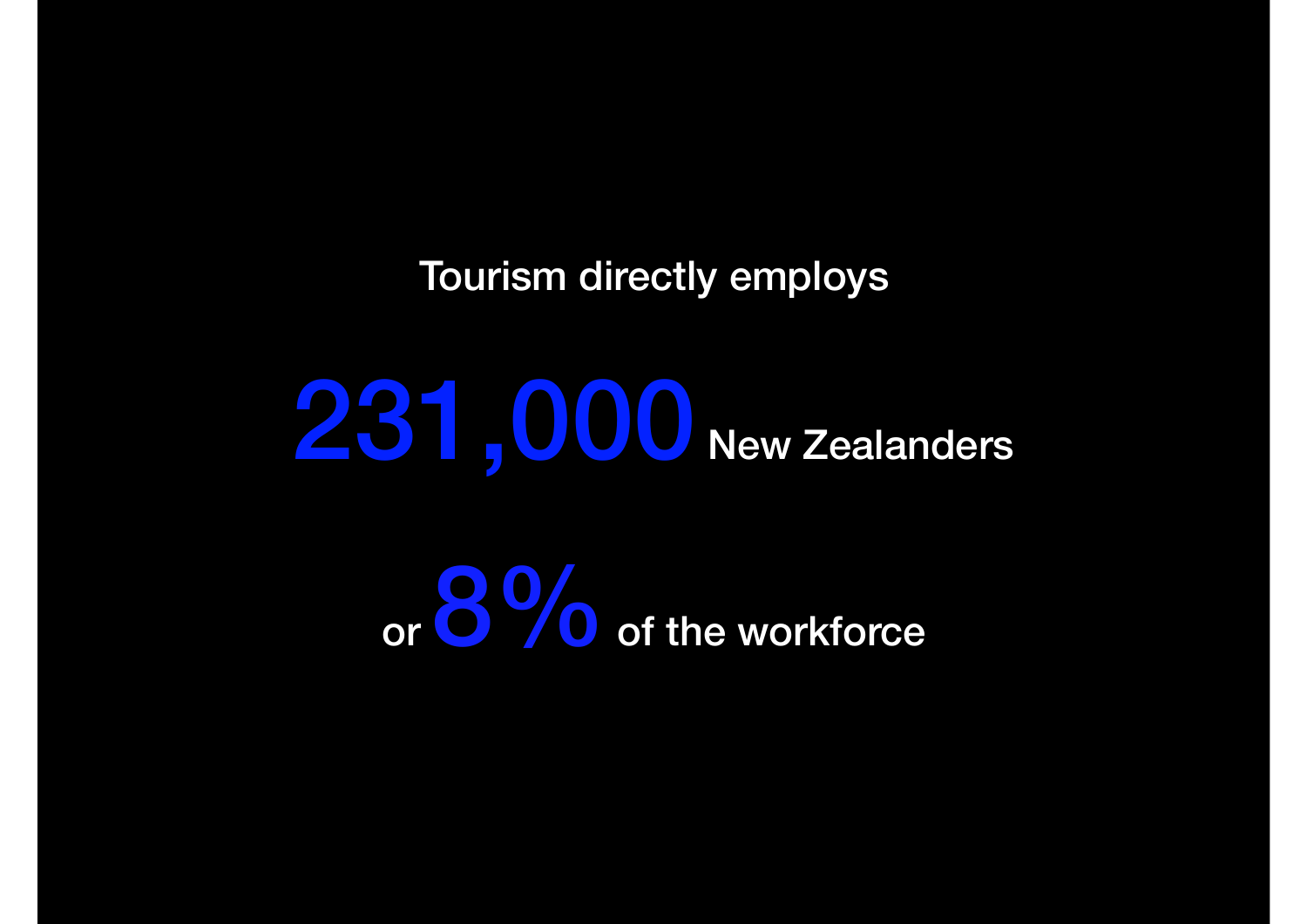The sector has generated

21,000 new jobs year ending March 2017 (+9%)

## 399,150 people

Are directly and indirectly employed in tourism in New Zealand

14.5% of the total number of people employed in New Zealand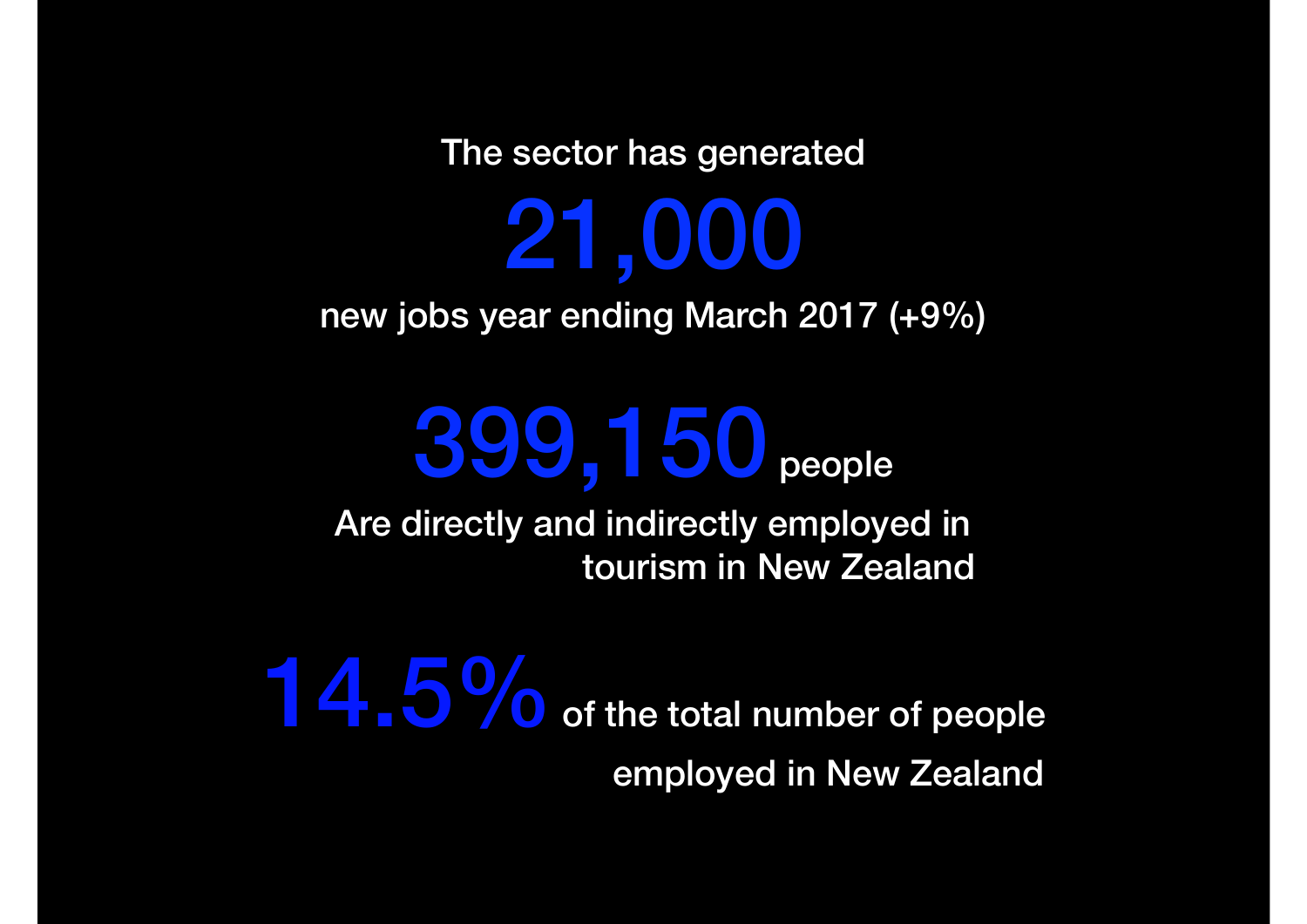The total contribution to New Zealand's economy made by tourism is

# \$36 billion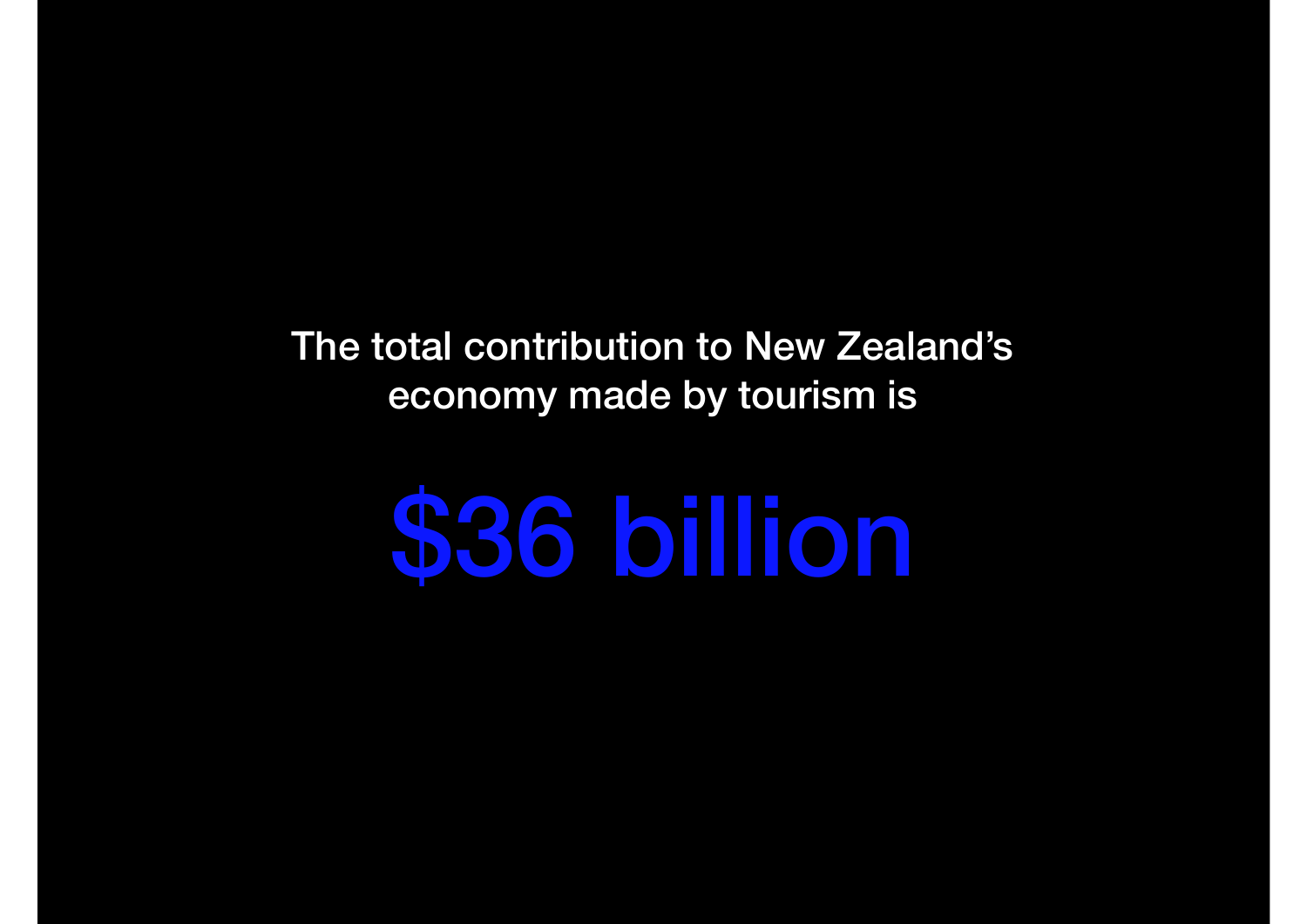If WHALE SONG can increase visitor numbers to Kapiti by  $10\%$ 

It will mean additional revenue of

\$17.2 million per year and 478 full time jobs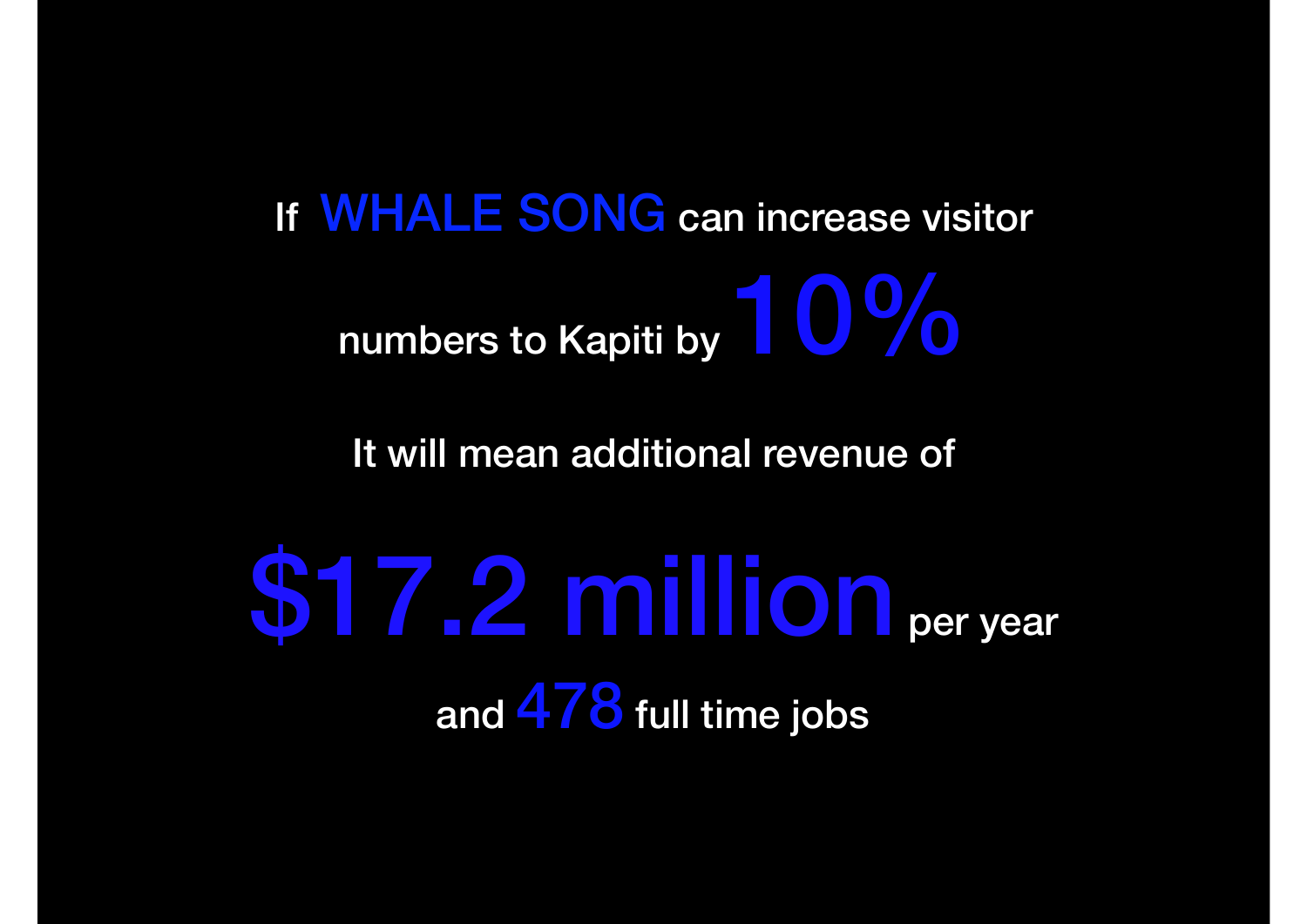If WHALE SONG can increase visitor numbers to Kapiti by  $100\%$ 

It will mean additional revenue of

\$172 million per year and 4789 full time jobs